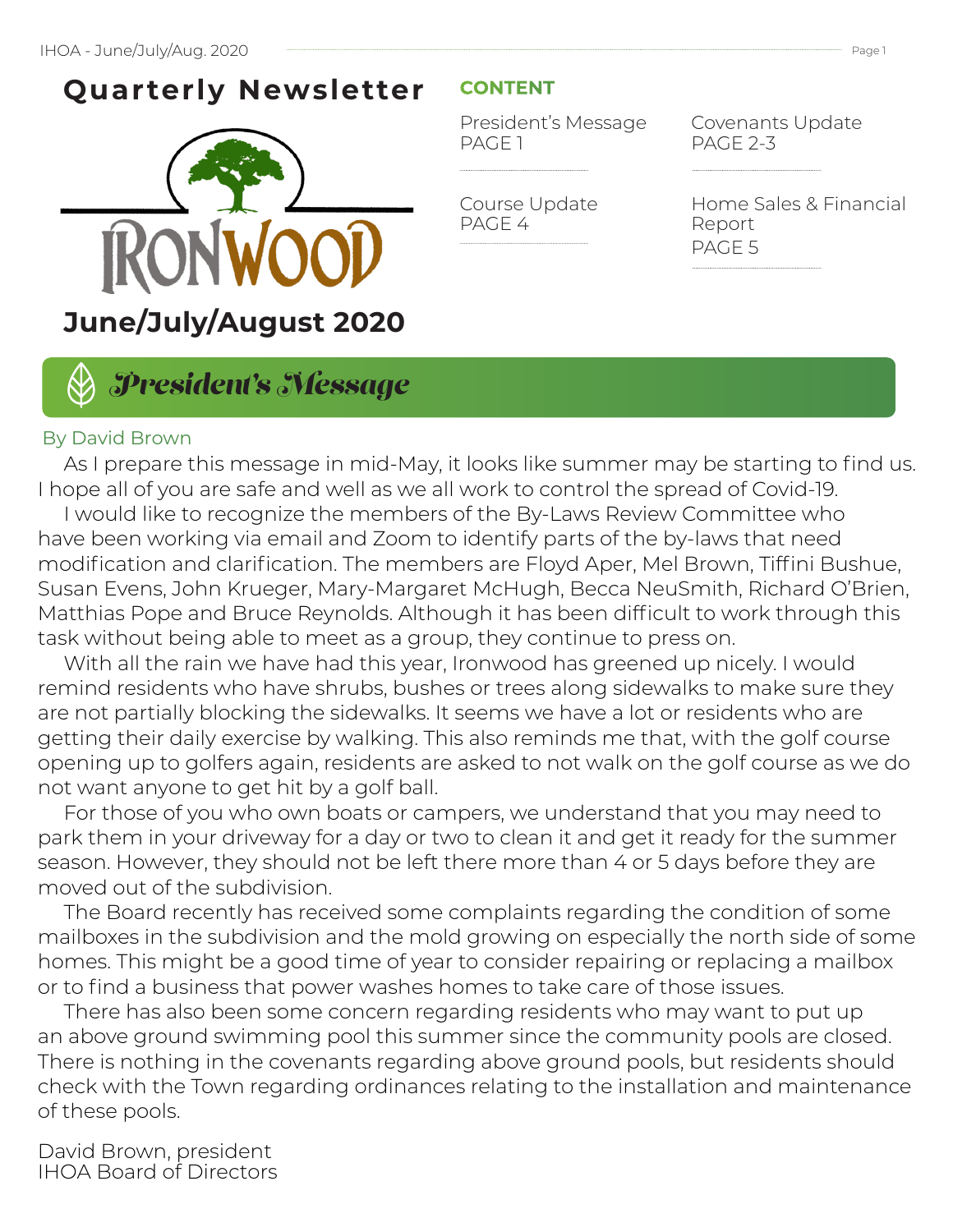# *Covenants Update*

#### By Susan Parrent

 The Board appreciates everyone who strives to make Ironwood a friendly and desirable neighborhood through your property care, the acceptance and following of covenants, and assistance with neighbors in need. Thank you to all who call, email, or talk with Board members about the subdivision. Your commitment to the subdivision is appreciated. Following are communications we have received the past two months and we are sharing as reminders to you, the homeowners.

## **Trimming of Bushes and Tree Limbs along the Sidewalks**

 If you are a property owner along a sidewalk, please trim the low limbs on the trees and/or the bushes that hang over the walk. If a tree limb touches down to 6' and less, it's time to trim. Walkers have commented they must walk single file in areas where bushes hang over the walk. Please trim the bushes so two can walk comfortably side by side. We have many walkers and bike riders and the numbers will likely increase over the summer.

## **Boats, Trailers and Summer**

 Homeowners who own boats are reminded a boat cannot be parked in the driveway or on the street. Ironwood covenants require them to be in an enclosed structure – the garage. If the boat cannot fit in the garage, it must be stored offsite. Parking them temporarily for a short period of time to clean and prepare them is acceptable. Parking them every weekend is not acceptable. All property owners who own any of the items listed below are requested to abide by the covenants of the subdivision.

**Article V, Section 17 states:** "No truck, travel trailer, recreational type vehicle, mobile home, boat, trailer,…..shall be kept on the lot or in the subdivision except entirely within an enclosed structure. All automobiles kept or stored on said premises not enclosed in a permanent structure or building shall be in a workable and running condition…."

# **Now is the time to repair that mailbox**

 Many mailboxes in the subdivision are showing their age, the weather, and/or their use. Now is the time to replace your mailbox, to paint the post, to sturdy the box and post, to adjust the opening or just clean it.

# **Mold, Moss Growing on Houses**

 Many houses in the area are now sporting a new color – that greenish moss. If you have the moss and/or mold growing on one or more sides of your house, it is the right time to get that cleaned in preparation for summer. If you are uncertain how to remove it yourself, make some calls and do some research. There are also businesses who specialize in cleaning your siding.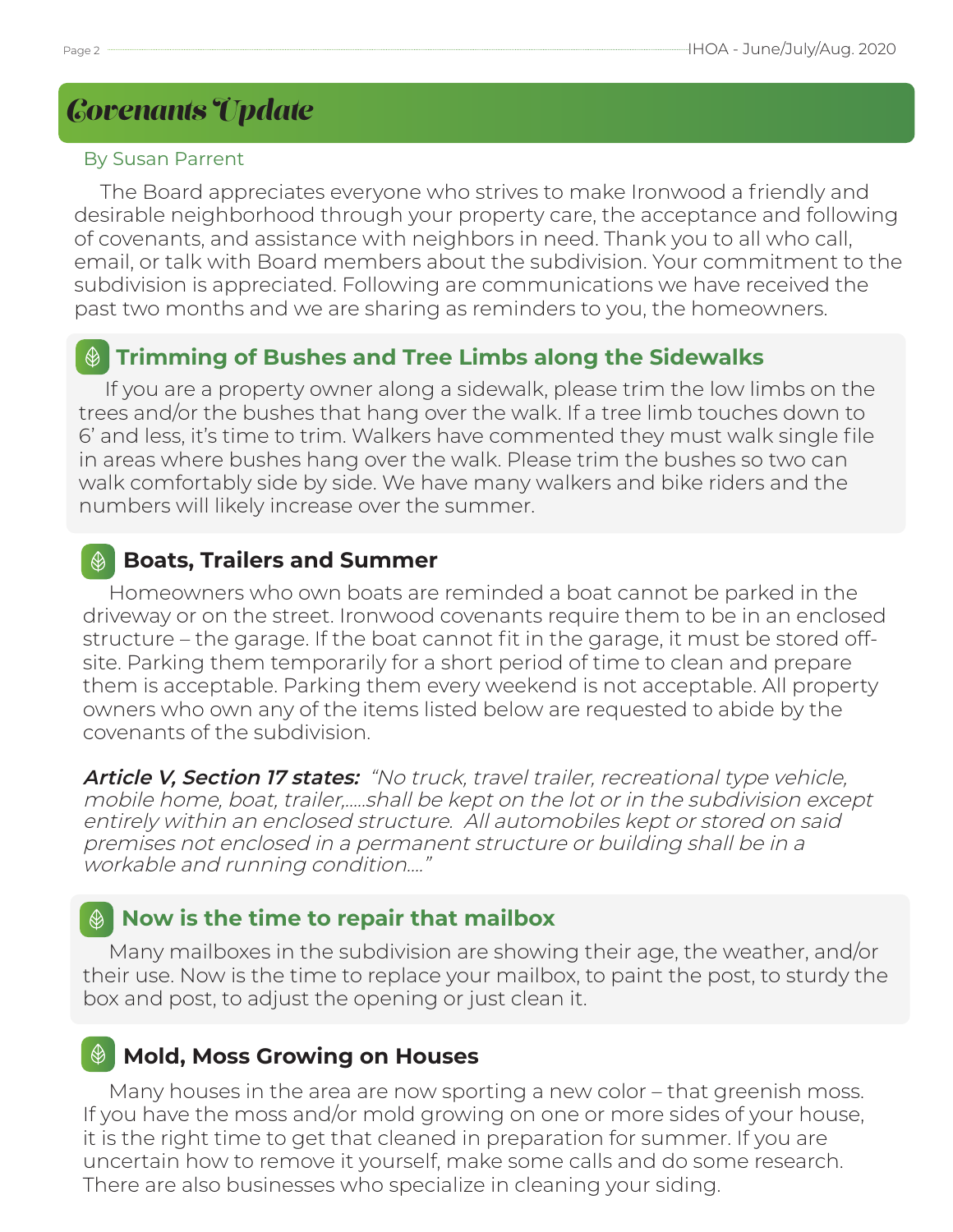# *Covenants Update Cont'd*

#### **Bins: Garbage, Recycle and Waste**

 Your landscape bushes are not the place to store your bins. Again, **Article V, Section 7** of the Ironwood Covenants states, "No rubbish, trash, garbage or other waste material shall be kept or permitted on any lot or on the common area except in sanitary **containers located in appropriate areas concealed from public view."** Bushes do not conceal the containers.

### **Dogs Must Be On Leashes**

 All dogs are expected to be on leashes throughout the Town of Normal and that includes the Ironwood subdivision. **The Town ordinance, Sec. 17.8-11,** states: "**Running At Large.** Off the premises of the owner and not under physical restraint by means of a leash, cord, or chain, or confined by means of a secure enclosure. It shall be unlawful to permit to run at large any dog or cat on the streets, parks, or public ways of the Town, or on private property where the owner or person in control of the private property has not granted permission for the dog or cat to be on the private property." All subdivision residents are asked to abide by this Town ordinance.

### **Yard/Lawn Maintenance**

 As you mow your lawns, please do not blow or sweep your clippings into the street and then allow them to run directly into the sanitary or storm sewers. Lawn waste is not sewer friendly. Grass clippings are not accepted by the Town as landscape waste so must be taken by you to the Town waste site along with dirt and sod. The Town drop site is at 1301 Warriner Street in Normal. It is open 24 hours a day. Have questions? Call Public Works at 309.454.9571.

 Speaking of lawns, regular lawn maintenance is expected in Ironwood which includes regular mowing and taking care of clippings that are not mulched, along with weed control. It also includes caring for any lawn waste on the sidewalks. You are asked to maintain the sidewalks, keeping them free of waste for the many who use the walks in the subdivision.

 Dead trees. If you have a dead tree or one that is headed there, it is time to consider taking it down and possibly replanting. There are many businesses who specialize in tree removal to assist you.

#### **Copies of IHOA Covenants and By-Laws can be found at IHOA.org.**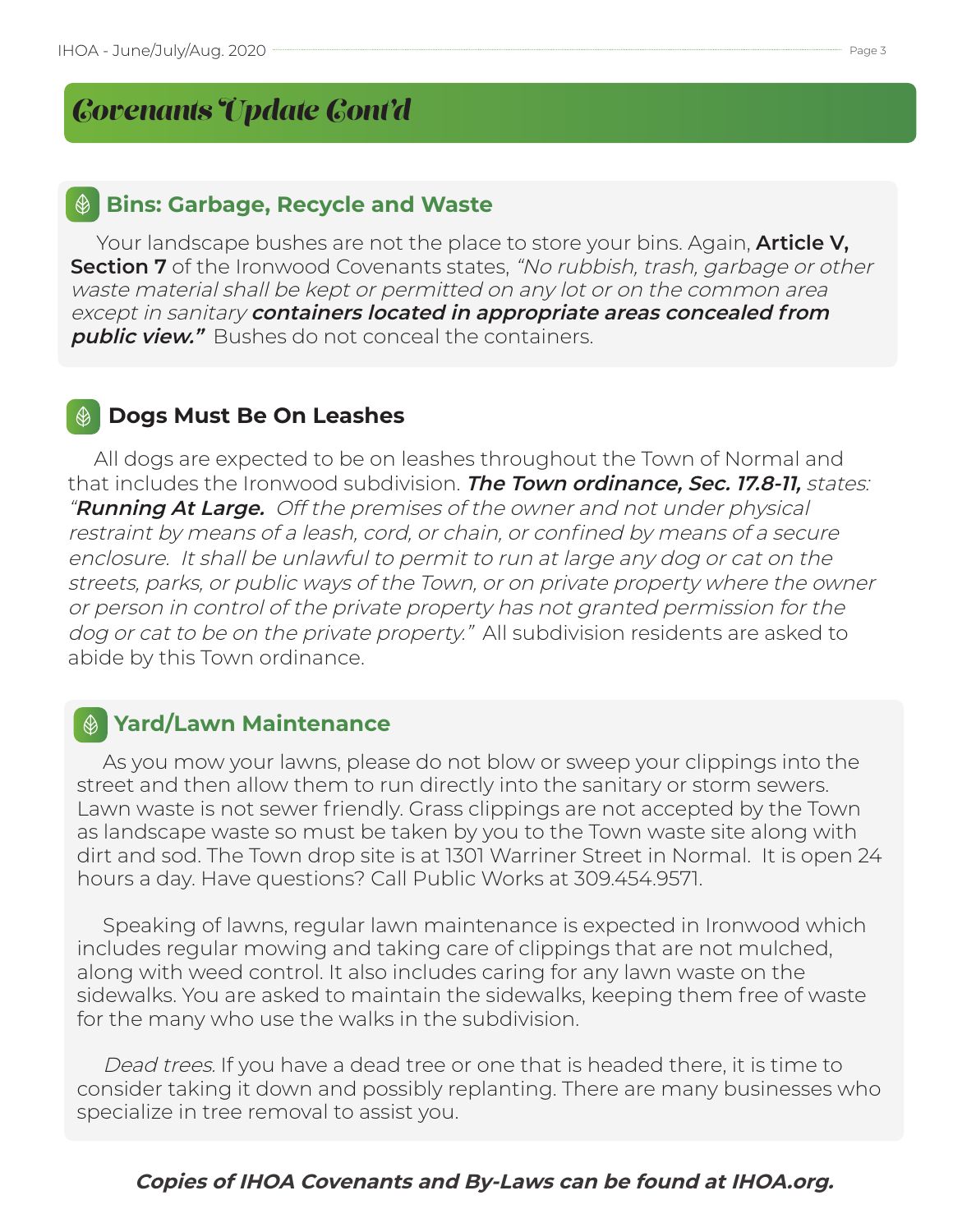

# *Ironwood Golf Course Update*

Ironwood Homeowners,

 My name is Tyler Bain, and I am the Golf Course Superintendent here at Ironwood. I would like to take the time to update you on a few things. With Governor Pritzker's announcement recently, the state of Illinois is moving into Phase 3 of Restore Illinois. This announcement means you will notice some different things at Ironwood Golf Course. Beginning Friday, May 29th, we will be allowing 4 players in a group as well as allowing golf carts. Phase 3 will allow our practice facilities to reopen. If there are questions about these rules, feel free to reach out to myself or the pro shop staff.

 Since golf has resumed, our policy of only allowing golfers on the course is back into effect. We ask that you refrain from walking/running/biking on the golf course for your own safety.

We are currently in the process of spraying weeds in the tall grass areas, and I am hoping that we can complete this sometime soon if mother nature gives us a break from the rain. Some other projects include installing the fountains on hole 5 and hole 14. I would anticipate the fountains being back in the ponds by June 1st.

 We still plan to replace our fleet of golf cars this season. The current fleet is 8 years old and showing their age, so new golf cars would be a welcome sight to the golf course. This request was approved by the Town Council and we anticipate receiving the fleet in mid- to late-June. There were several homeowners who expressed concern with the golf car crossings through the subdivision. Recently we have installed stop signs for golf cars at the crossing, but we will also be painting new crosswalk lines in those areas to bring more awareness.

 Another item that I always touch on is planting trees on the golf course and at the rear of homes abutting the golf course. Unfortunately, due to the current circumstances we will not be planting trees this spring. It is possible that we will again plant trees this fall, but no decision has been made yet. I will update you on this matter in upcoming newsletters.

 As always, if you have any questions or concerns that you would like to share, please feel free to contact me via phone or email, and I will be happy to talk with you about them. I look forward to meeting you and I hope the golf course can continue to have a great relationship with the Ironwood HOA.

Tyler Bain Phone: 309-454-9568 Email: tbain@normal.org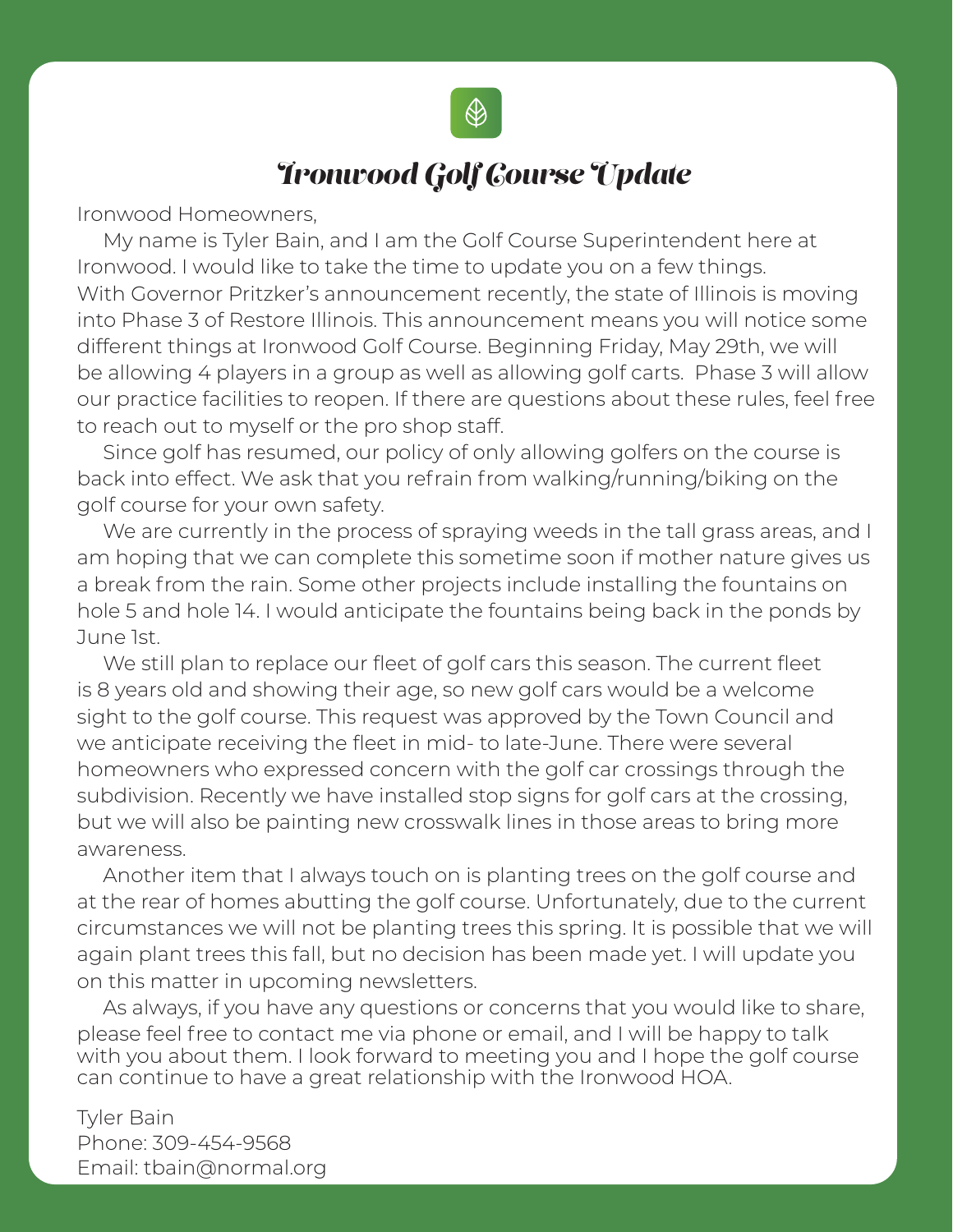# *2020 First Quarter Home Sales*

- 3 Single family detached homes sold in 1st quarter of 2020
- 2 were 1.5 and 2 story homes with 1 ranch home
- Sold Price: high was \$275,000 low was \$219,900 with the average of \$247,450
- Days on Market: high was 269 low was 28 day with the average of 138

## **Single family homes For Sale as of March 31, 2020**

- $\textcircled{4}$  4 homes for sale 3 were 1.5 and 2 story with 1 ranch
- List Price: high was \$304,500 low was \$265,000 with the average of \$284,825
- Days on Market: high was 281 low was 17 with average of 122
- 0 Single family attached homes sold in 1st quarter 2020
- 1 Attached home was For Sale Priced at \$195,000 with Days on Market of 24

Information provided by the Bloomington-Normal Association of Realtors Provided by Floyd Aper, Real Estate Broker with Coldwell Banker Real Estate Group.

# *IHOA Financial Report* Beginning balance as of 1/14/2020 \$26,899.66 Income + 8,415.00 Expenses - 8,629.91 **Ending balance as of 5/12/2020 \$26,684.75**

# *Town of Normal Announcements*

Fairview Family Aquatic Center and Anderson Aquatic Center will be closed for the duration of the summer. All swimming related programs will be canceled as well.

The Children's Discovery Museum will remain closed for general admission through July, or until large groups are permitted to gather but limited camp programs will be available. The Museum Store remains open with educational toys and games available for curbside pickup.

During the Stay at Home Order, Normal PD has suspended all solicitor permits throughout the Town. Contact NPD at our non emergency number 309-888-5030 with any concerns.

Loungeabout the Roundabout and Sounds of the Connie Link Amphitheater are canceled through July.

### **June Cancellations:**

13 - SOILL Dance 26 & 27 - Make Music Normal

#### **July Cancellations:**

4th of July Celebration and Sky Concert Fireworks 11 & 12 - Sugar Creek Arts Festival 18 - Medici Craft Beer and Jazz Festival